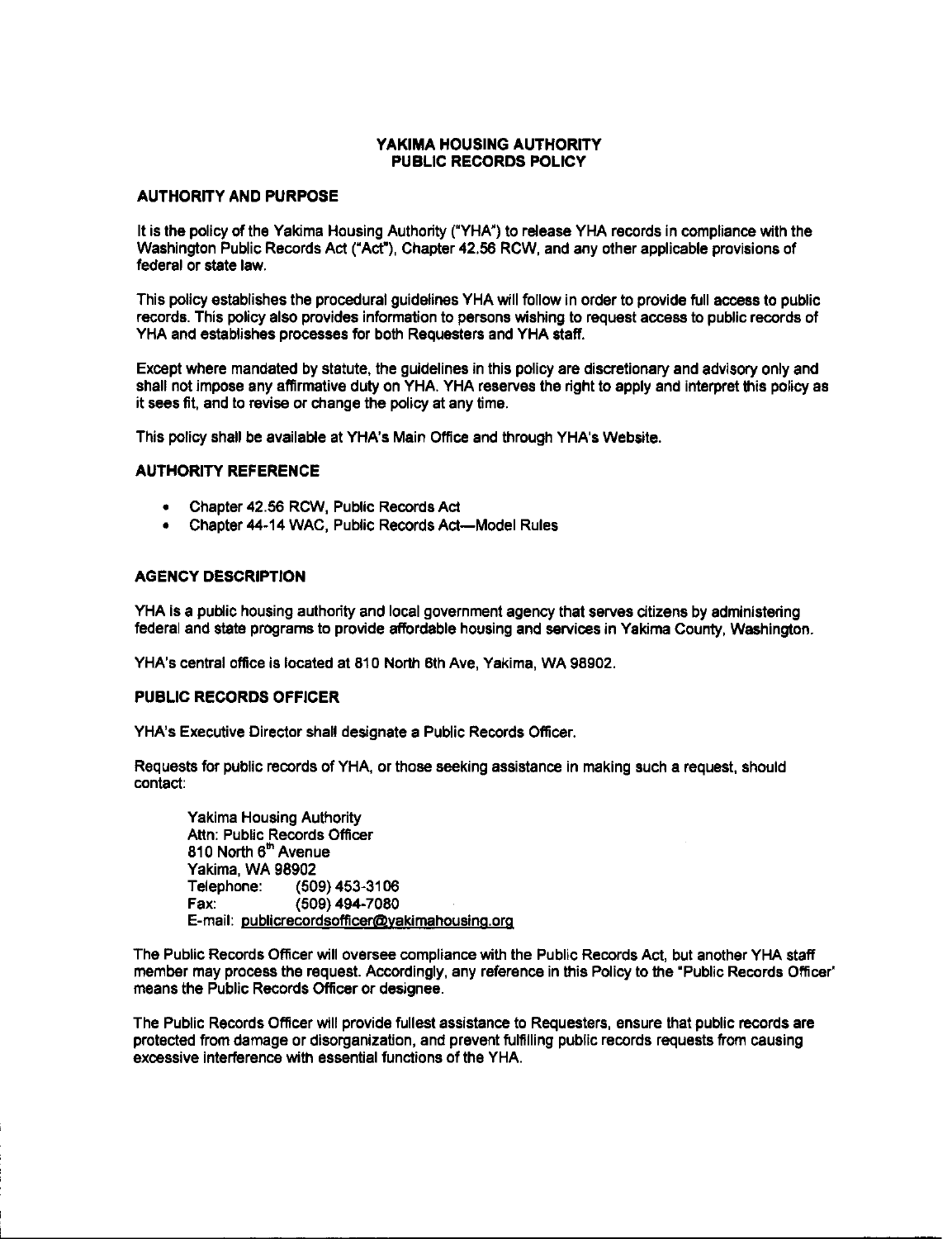#### **GENERAL AVAILABILITY OF RECORDS**

**Public records will be available for inspection and copying from 9:00 a.m to noon and 1 :00 p.m. to 4:00 p.m., Monday through Friday. YHA's normal business hours are, Monday through Thursday, 9:00 a.m. to 5:30 p.m. excluding federal holidays. Thus, if a requester seeks to inspect and/or copy records outside of YHA's normal business hours, the requester should coordinate with the Public Records Officer to arrange for mutually agreeable times for inspection and/or copying.**

**Records must be inspected at YHA's office located at 810 North 6** th **Avenue, Yakima, WA, unless the requester pays for copies as provided in this policy and in Chapter 42.56 RCW. YHA will not allow original records out of YHA's office except that YHA may send original records to a reputable commercial copying center to fulfill a records request.** 

#### **Inspection will be denied and the records withdrawn by the Public; Records Officer if the Requester, when reviewing records, acts In a manner which will damage or substantially disorganize the records or interfere with other essential functions of YHA.**

**Some of the commonly requested YHA documents are available on our website at www.yahimahousing.org. Requesters are encouraged to view the documents available on the web site prior to submitting a records request. YHA may also fulfill its obligation to provide "access" to a public record by providing a requester with a link to a website containing an electronic copy of a requested record.** 

**YHA is a local agency and has opted out of the requirement to keep an index of records. RCW 42.56.070(4)(a). YHA determined by Resolution #14-797, that maintaining an index would be unduly burdensome and would interfere with the YHA's operations due to the number and complexity of records generated as a result of the wide range of YHA activities, limited staff to complete the necessary work to create and maintain such index, and the general cost to YHA that would result from lost stafftime to perform other critical functions necessary to YHA's operations and mission to provide affordable, safe, housing.** 

#### **MAKING A PUBLIC RECORDS REQUEST**

**Any person wishing to inspect or copy public records of YHA should make the request in writing on the YHA request form, or by letter, fax, or e-mail addressed to the YHA's Public Records Officer (see above for contact information). The request form is available for use by Requesters at the office of the Public Records Officer and on-line at YHA's website: www.yakimahousing.org. Requests should include the following information:** 

- 
- 1. **Name of requestor;**<br>2. **Address of requester 2. Address of requester;**
- **3. Other contact information, including telephone number and any e-mail address;**
- **4. The date and time of day of the request;**
- **5. Identification of the public records adequate for the public records officer or designee to locate the records;**
- **6. Location or department of the requested records, if known;**
- **7. Whether the Requester intends to inspect the records or obtain photocopies, or electronic copies, at the costs set forth below in this policy; and**
- **8. The method by which YHA should contact the Requester.**

**If a Requester wishes to have copies or electronic reproductions of the records made instead of simply inspecting them, he or she should so indicate and make arrangements to pay for copies of the records or a deposit. The costs for copies are set forth below.**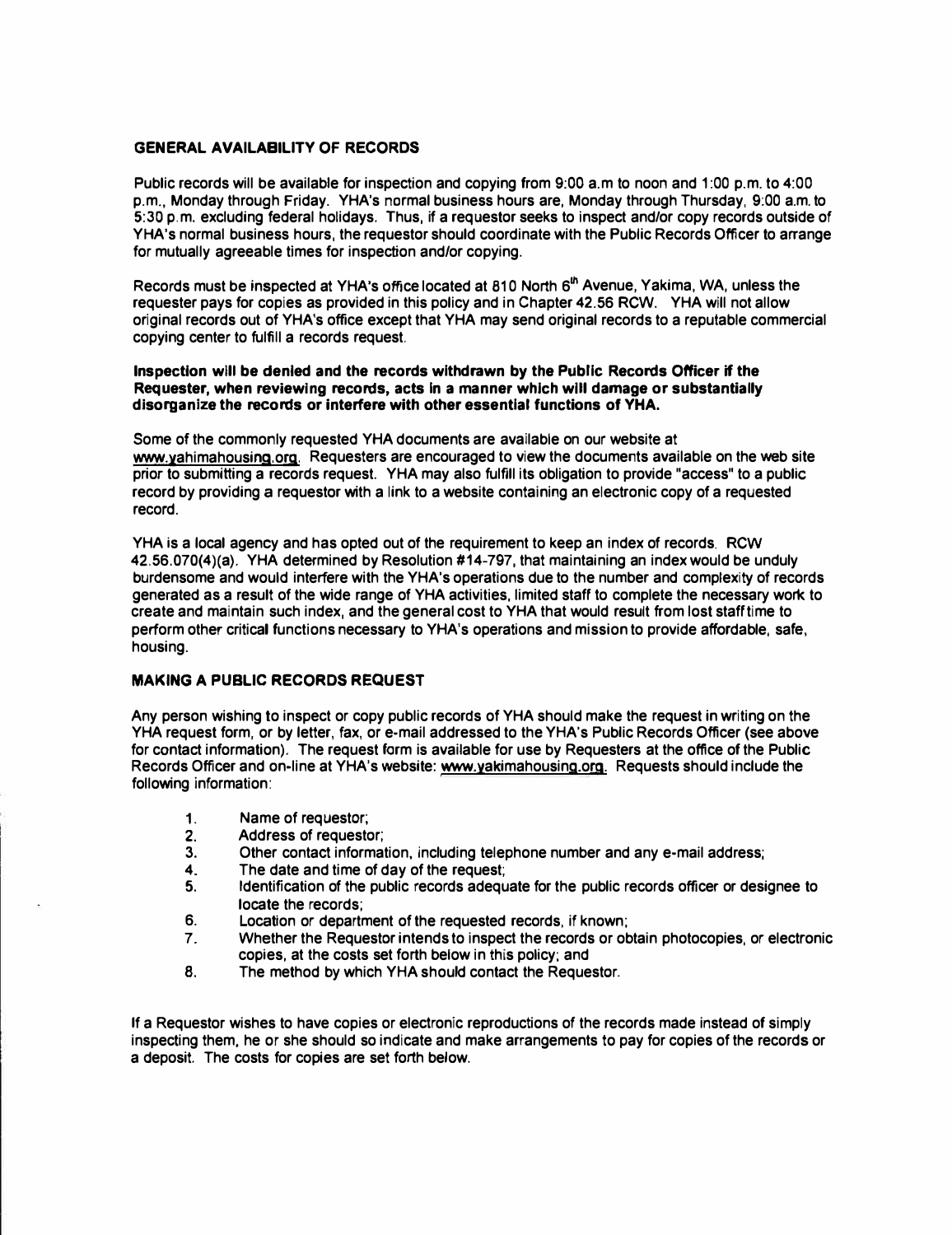The Public Records Officer or designee may accept requests for public records that contain the above information by telephone or in person. If the Public Records Officer or designee accepts such a request, he or she will confirm receipt of the information and the substance of the request in writing.

YHA may ask a Requestor to prioritize the records he or she is requesting so that the agency is able to provide the most important records first.

YHA will not require a Requestor to disclose the purpose of the request with two exceptions:

- $1<sub>1</sub>$ If the request is for a list of individuals, YHA will ask the requestor if he or she intends to use the records for a commercial purpose. YHA is not authorized to provide public records consisting of a list of individuals for a commercial use, and will require any person requesting public records that includes a list individuals to provide a declaration under penalty of perjury that certifies sufficient facts from which the Public Records Officer can reasonably determine that the records will not be used for commercial purposes.
- $2.$ YHA may seek information sufficient to allow it to determine if another statute prohibits disclosure due to statutory criteria or conditions that would either permit or prohibit the disclosure.

#### PROCESSING OF PUBLIC RECORDS REQUESTS

#### A: Providing Fullest Assistance

YHA will provide the fullest assistance to requestors and provide the most timely possible action on public records requests. The Public Records Officer will process requests in the order allowing the most requests to be processed in the most efficient manner.

#### **B: Acknowledging Receipt of Request**

Within five business days of receipt of the request, the public records officer will do one or more of the following:

- Make the records available for inspection or copying;  $\mathbf 1$ .
- $2.$ If copies are requested and payment of a deposit for the copies, if any, is made or terms of payment are agreed upon, send the copies to the requestor:
- 3. Provide a reasonable estimate of when records will be available; or
- If the request is unclear or does not sufficiently identify the requested records, request 4. clarification from the Requestor. Such clarification may be requested and provided by telephone. If the Requestor fails to clarify an unclear request, YHA will not respond to it further. If the Requestor does not respond to the agency's request for a clarification within thirty days of the agency's request, YHA may consider the request abandoned send a closing letter to the Requestor; or
- 5. Deny the request.

#### C: Consequences of Failure to Respond

If YHA does not respond in writing within five business days of receipt of the request for disclosure, the Requestor should consider contacting the public records officer to determine the reason for the failure to respond.

#### D: Protecting Rights of Others

In the event that the requested records contain information that may affect rights of others and may be exempt from disclosure, the public records officer may, prior to providing the records, give notice to such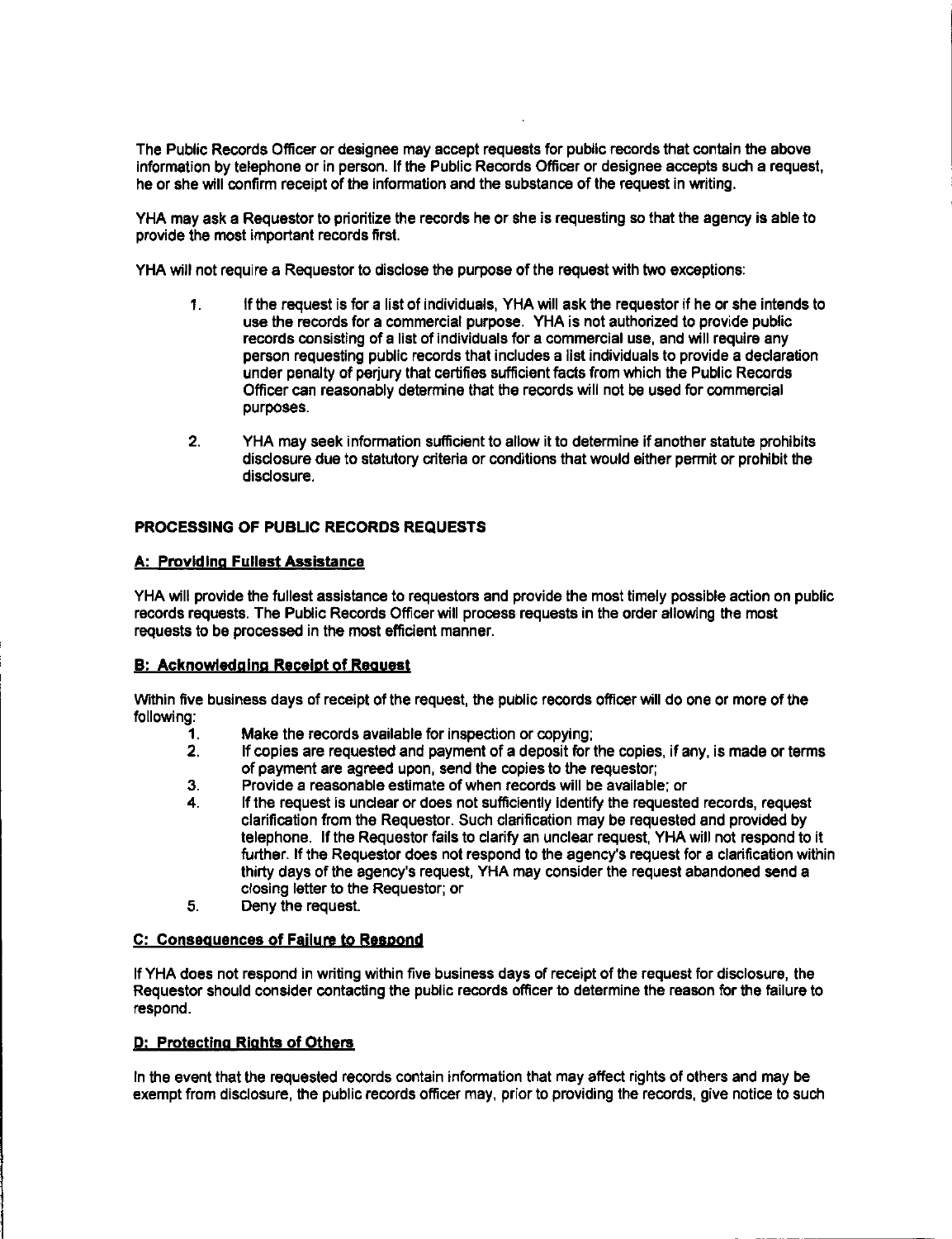others whose rights may be affected by the disclosure. Such notice should be given so as to make it possible for those other persons to contact the requestor and ask him or her to revise the request, or, if necessary, seek an order from a court to prevent or limit the disclosure. The notice to the affected persons will typically include a copy of the request.

#### E: Disclosure Determination Procedure

YHA will utilize a disclosure determination procedure to guide the determination as to whether a particular record, or portion thereof, must be disclosed. The procedure is attached to this policy and incorporated herein as Appendix A.

#### F: Records Exempt from Disclosure

Some records are exempt from disclosure, in whole or in part. If YHA believes that a record is exempt from disclosure and should be withheld, the Public Records Officer will state the specific exemption and provide a brief explanation of why the record or a portion of the record is being withheld. If only a portion of a record is exempt from disclosure, but the remainder is not exempt, the Public Records Officer will redact the exempt portions, provide the nonexempt portions, and indicate to the requestor why portions of the record are being redacted.

YHA reserves the right to seek to enjoin the examination or production of any specific record, the examination or production of which YHA determines would clearly not be in the public interest and would substantially and irreparably damage any person or would substantially and irreparably damage vital governmental functions.

#### G: Inspection of Records

YHA shall promptly provide space to inspect public records. No Requestor may remove a document from the viewing area or disassemble, alter, mark on or destroy an original record during inspection. YHA may have an agency employee observe the inspection or copying of records by the Requestor to ensure that they are not disorganized, altered or destroyed. A Requestor shall indicate which documents he or she wishes the agency to copy. To select a paper record for copying during an inspection, a Requestor must use a nonpermanent method such as a paperclip or adhesive note.

A Requestor must claim or review the assembled records within thirty days of YHA's notification to him or her that the records are available for inspection or copying. The agency will notify the Requestor in writing of this requirement and inform the requestor that he or she should contact YHA to make arrangements to claim or review the records.

The inspection of records cannot create excessive interference with the other essential functions of the agency. Similarly, copying records at agency facilities cannot unreasonably disrupt the operations of the agency

Inspection times can be broken down into reasonable segments such as half days. However, inspection times cannot be broken down into unreasonable segments to either harass YHA or its staff or delay access to the timely inspection of records.

If a Requestor or a representative fails to claim or review the records, or an installment thereof, within the thirty-day period or make other arrangements, YHA may close the request and refile the assembled records. Other public records requests can be processed ahead of a subsequent request by the same person for the same or almost identical records, which can be processed as a new request.

### H: Providing Copies of Records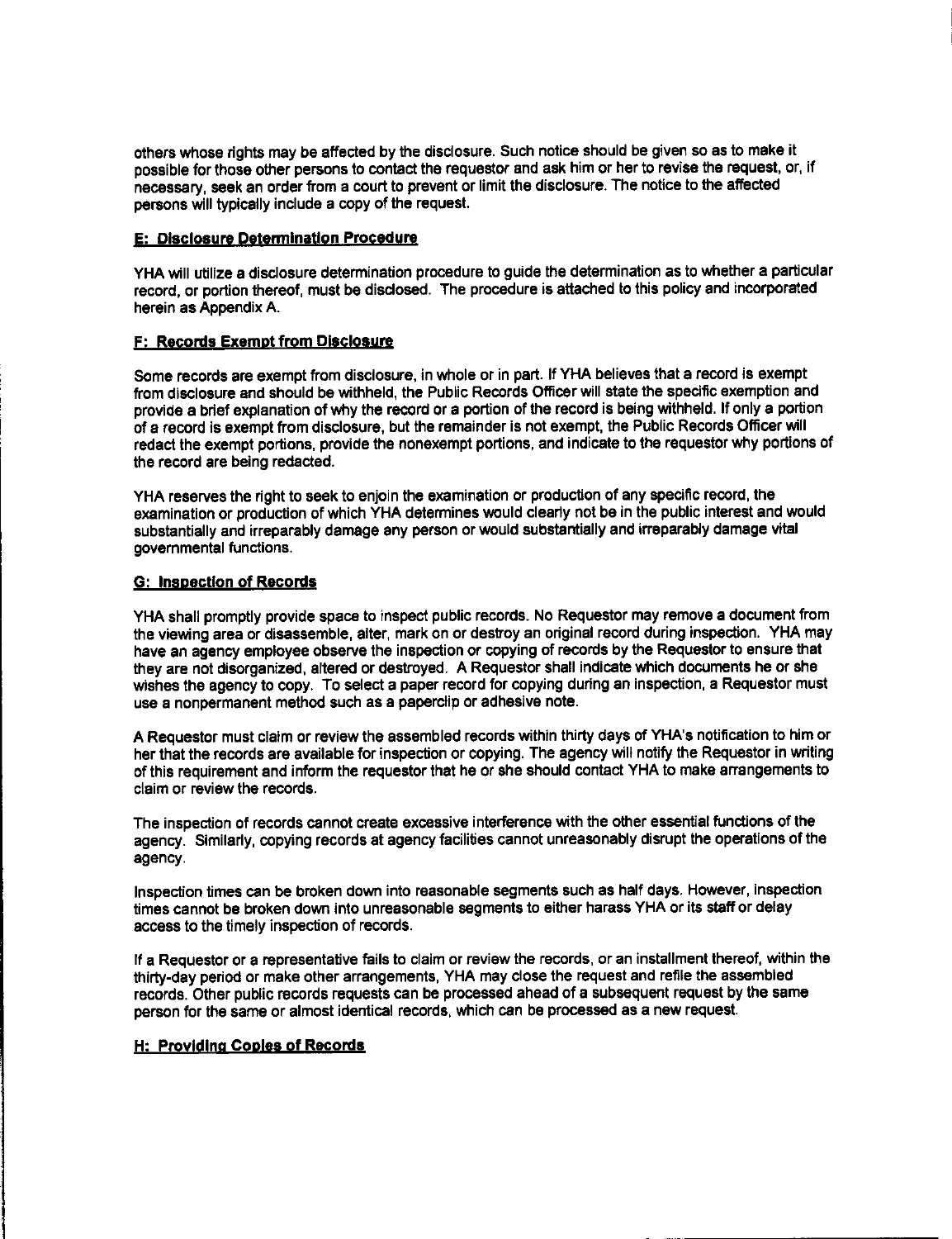After inspection is complete, the Public Records Officer shall make the requested copies or arrange for copying. The Requestor shall pay any applicable deposit as provided herein prior to copies being made. Full payment for copies must be received prior to delivery of the requested copies.

#### I: Providing Records in Installments

When the request is for a large number of records, the Public Records Officer will provide access for inspection and copying in installments, if he or she reasonably determines that it would be practical to provide the records in that way. If, within thirty days, a Requestor fails to inspect the entire set of records or one or more of the installments, the Public Records Officer will stop searching for the remaining records and close the request.

#### J: Completion of Inspection

When the inspection of the requested records is complete and all requested copies are provided, the Public Records Officer will indicate that YHA has completed a diligent search for the requested records and made any located nonexempt records available for inspection.

#### K: Closing Withdrawn or Abandoned Request

When a Requestor either withdraws the request or fails to fulfill his or her obligations to inspect the records or pay the deposit or final payment for the requested copies, the public records officer will close the request and indicate to the Requestor that YHA has closed the request.

#### L: Later Discovered Documents

If, after the YHA has informed the requestor that it has provided all available records, YHA then becomes aware of additional responsive documents existing at the time of the request, YHA will promptly inform the requestor of the additional documents and provide them on an expedited basis.

YHA otherwise has no affirmative duty to search for responsive records once a request has been duly closed, and a Requestor must submit a new request for additional records created or obtained by YHA after the date of the original request has been closed.

#### M: No Duty to Create Records

YHA is not obligated to create a new record to satisfy a records request. However, sometimes it is easier for YHA to create a record responsive to the request rather than collecting and making available voluminous records that contain small pieces of the information sought by the requestor.

The decision to create a new record is left to the discretion of YHA. If YHA considers creating a new record instead of disclosing the underlying records, YHA will seek the consent of the requestor to ensure that the requestor is not actually seeking the underlying records.

Making an electronic copy of an electronic record is not creating a new record; instead, it is similar to copying a paper copy. Similarly, eliminating a field of an electronic record can be a method of redaction; it is similar to redacting portions of a paper record using a black pen or white-out tape to make it available for inspection or copying.

#### N: Electronic Records

The process for requesting electronic public records is the same as for requesting paper public records.

When a requestor requests records in an electronic format, the public records officer will provide the nonexempt records or portions of such records that are reasonably locatable in an electronic format that is used by the agency and is generally commercially available, or in a format that is reasonably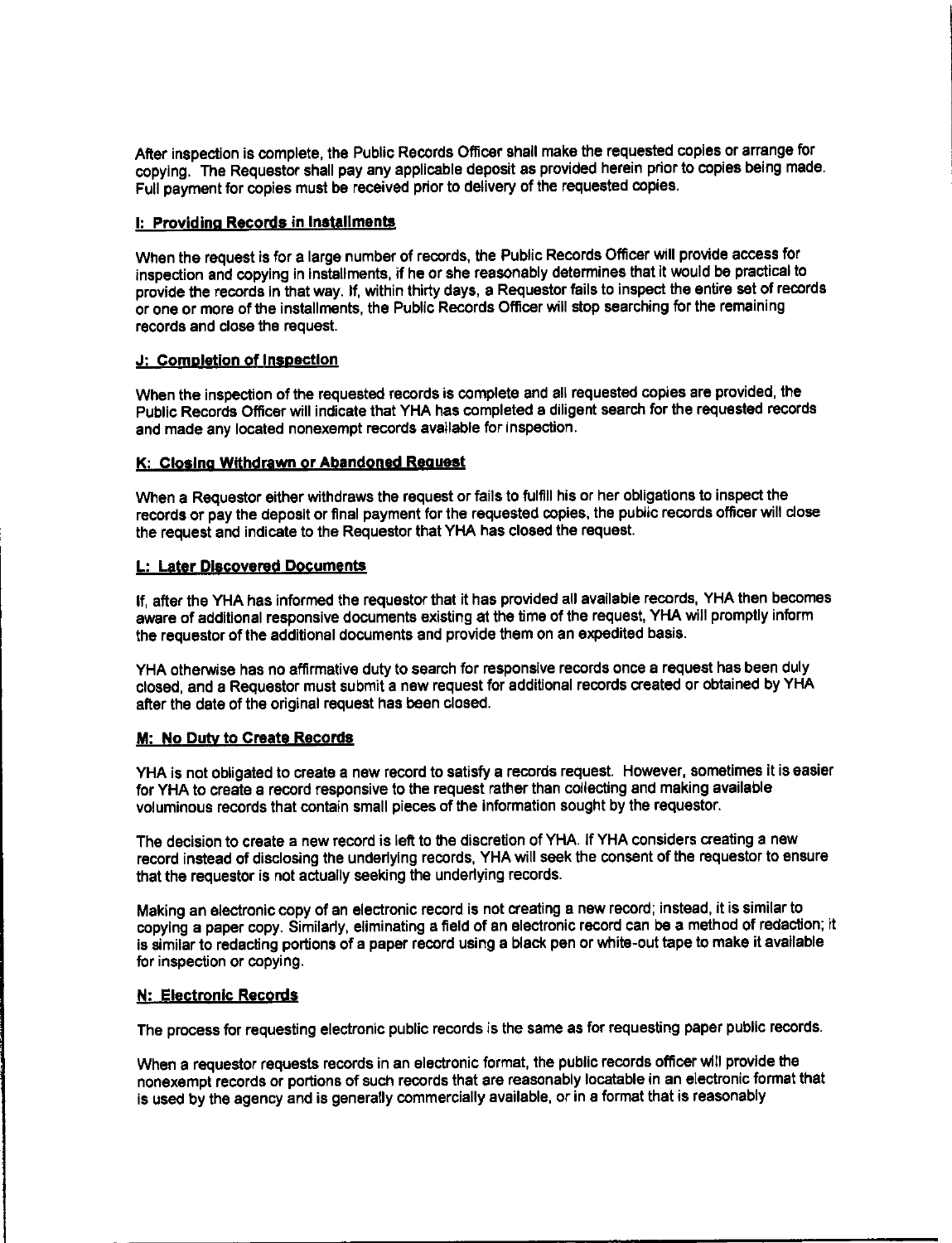translatable from the format in which the agency keeps the record. Costs for providing electronic records are governed by WAC 44-14-07003, as currently enacted or hereafter amended from time-to-time. WAC 44-14-07003 provides, in relevant part:

"As with charges for paper copies, "actual cost" is the primary factor for charging for electronic records. In many cases, the "actual cost" of providing an existing electronic record is de minimis. [...] However, if the agency has a paper-only copy of a record and the requestor requests an [electronic] copy, the agency incurs an actual cost in scanning the record (if the agency has a scanner at its offices). Therefore, an agency can establish a scanning fee for records it scans."

With the consent of the requestor, the agency may provide customized access under RCW 43.41A.130 if the record is not reasonably locatable or not reasonably translatable into the format requested. The YHA may charge a fee consistent with RCW 43.41A.130 for such customized access.

#### **OBLIGATIONS OF REQUESTORS**

A Requestor must give an agency reasonable notice that the request is being made pursuant Public Records Act. Requestors are encouraged to cite or name the act but are not required to do so. A request using the terms "public records," "public disclosure," "FOIA," or "Freedom of Information Act" should provide YHA with reasonable notice in most cases. Requestors must not submit "stealth" requests, which are requests buried in another document in an attempt to trick YHA into not responding. Requestors are thus encouraged to use YHA's form for records requests.

A requestor must request an "identifiable record" or "class of records" before YHA will respond to it. An "identifiable record" is one that YHA's Public Records Officer and staff can reasonably locate; however, a requestor is not required to identify the exact record sought. The act does not allow a Requestor to search through YHA's files for records which cannot be reasonably identified or described. Requests for information in general are not requests for identifiable records, and YHA is not required to conduct legal research quised in the form a request where the request does not indicate an identifiable record.

When a request uses an inexact phrase such as all records "relating to" a topic (such as "all records relating to the property tax increase"). YHA may interpret the request to be for records which directly and fairly address the topic, and YHA may seek clarification of the request.

#### **EXEMPTIONS**

The Public Records Act provides that a number of types of documents are exempt from public inspection and copying. In addition, documents are exempt from disclosure if any other statute exempts or prohibits disclosure. Requestors should be aware of exemptions, outside the Public Records Act, that restrict the availability of some documents held by YHA for inspection and copying.

YHA has adopted, and incorporates by reference herein, those exemptions set forth for municipalities in the most recent list of "other statutes" which is made part of a publication by Municipal Research and Services Center (MRSC), "Public Records Act for Washington Cities, Counties, and Special Purpose Districts". Appendix C thereto, which is presently accessible at

http://www.mrsc.org/publications/pra12.pdf. Attached hereto as Appendix B is a reproduction of said list, which may be updated from time-to-time published by MRSC or through YHA's own efforts.

Appendix B and reference to the list created and maintained by MRSC is for informational purposes only and YHA's failure to list an exemption shall not affect the efficacy of any exemption.

YHA is prohibited by statute from disclosing lists of individuals for commercial purposes.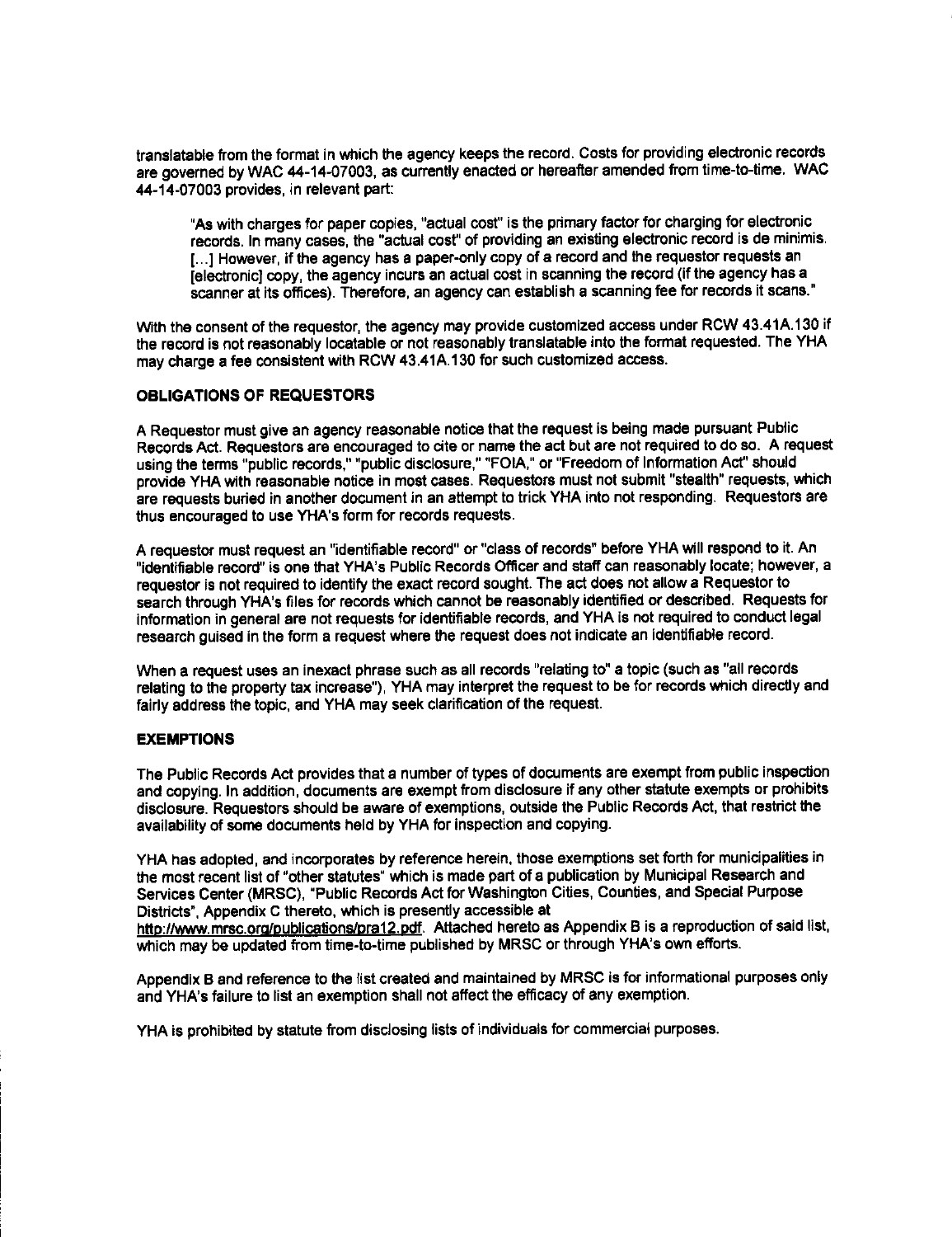#### **RECORD PRESERVATION**

If a requested record is scheduled shortly for destruction, and YHA receives a public records request for it, YHA will not destroy the record until the request is resolved. Once a request has been closed, YHA can destroy the requested records in accordance with its retention schedule.

YHA will comply with state and federal laws affecting the maintenance and retention of public records. including but not limited to the guidelines promulgated by the Washington Secretary of State for Housing Authorities, as currently promulgated or as they may be amended from time-to-time, which are accessible through the Secretary of State website at:

http://www.sos.wa.gov/archives/RecordsRetentionSchedules.aspx

#### COSTS OF PROVIDING COPIES OF PUBLIC RECORDS

There is no fee for inspecting public records in person at YHA's main office. For records requests requiring copies of documents, a Requestor will pay the appropriate reproduction and mailing costs. The Public Records Officer may elect to waive these fees, and fees may be increased from time-to-time based upon YHA's actual costs and as provided for by the PRA and regulations.

| Black & White Copies (per side)               | \$0.15 per page                                                                                               |
|-----------------------------------------------|---------------------------------------------------------------------------------------------------------------|
| Color Copies (8.5 x 11)                       | \$0.15 per page                                                                                               |
| Color Copies (larger than 8.5 x 11)           | \$(actual cost to reproduce)                                                                                  |
| Scanning & PDFs (to supply electronic copies) | \$0.10 per page                                                                                               |
| <b>Other Electronic Documents</b>             | \$(actual cost to reproduce)                                                                                  |
| CD-ROM or DVD                                 | \$1.00 per disc, plus scanning, PDF, or electronic<br>document transfer fees                                  |
| Mailing                                       | Actual cost of postage and mailing materials                                                                  |
| E-mailing                                     | No charge except for charges associated with<br>reproducing records into an electronic format for<br>sending. |

Before beginning to make the copies, the Public Records Officer may require a deposit of up to ten percent of the estimated costs of copying all the records selected by the requestor. The Public Records Officer may also require the payment of the remainder of the copying costs before providing all the records, or the payment of the costs of copying an installment before providing that installment. YHA will not charge sales tax when it makes copies of public records.

Payment may be made by cash, check, or money order to Yakima Housing Authority.

#### REVIEW OF DENIALS OF PUBLIC RECORDS REQUESTS

Any person who objects to the initial denial or partial denial of a records request may petition in writing (including e-mail) to the Public Records Officer for a review of that decision. The petition must include a copy of or reasonably identify the written statement by the public records officer or designee denying the request.

The Public Records Officer will promptly provide the petition and any other relevant information to (public records officer's supervisor or other agency official designated by the agency to conduct the review). That person will immediately consider the petition and either affirm or reverse the denial within two business days following YHA's receipt of the petition, or within such other time as YHA and the Requestor mutually agree.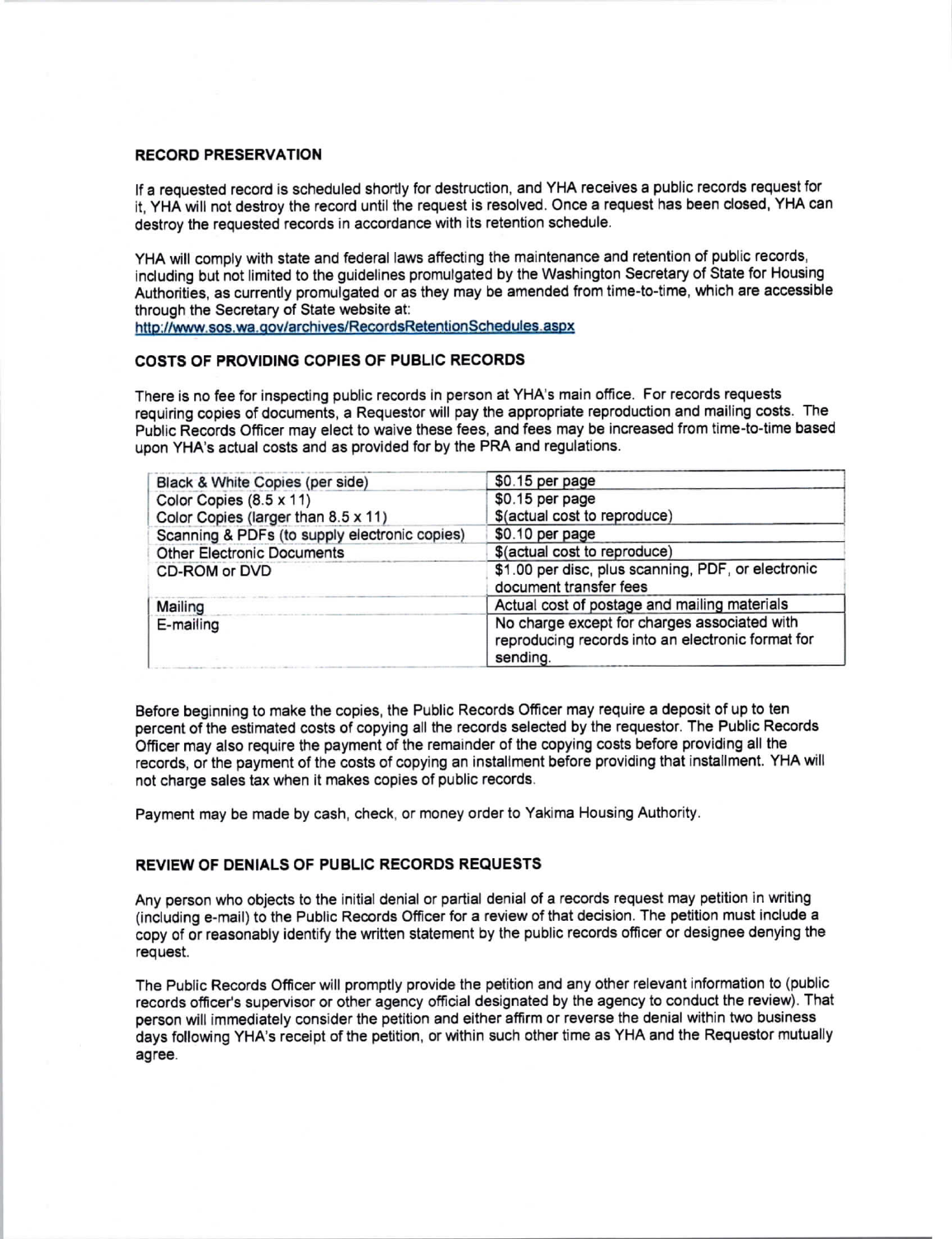Any person may obtain court review of denials of public records requests pursuant to RCW 42.56.550 at the conclusion of two business days after the initial denial regardless of any internal administrative appeal.

#### **DISCLAIMER OF LIABILITY**

Neither YHA nor any of its directors, officers, officials, employees, custodians, agents, or subcontractors shall be liable, nor shall cause of action exist, for any loss or damage based upon release of public records if the person releasing the records acted in good faith in attempting to comply with this policy and the laws and regulations from which it stems. This policy is not intended to either expand or restrict the rights of disclosure or privacy as they exist under state and federal law. Despite the use of any mandatory terms such as "shall" or "will", nothing in this policy is intended to impose mandatory duties on YHA, its directors, officers, officials, employees, custodians, agents, or subcontractors beyond those imposed by state and/or federal law.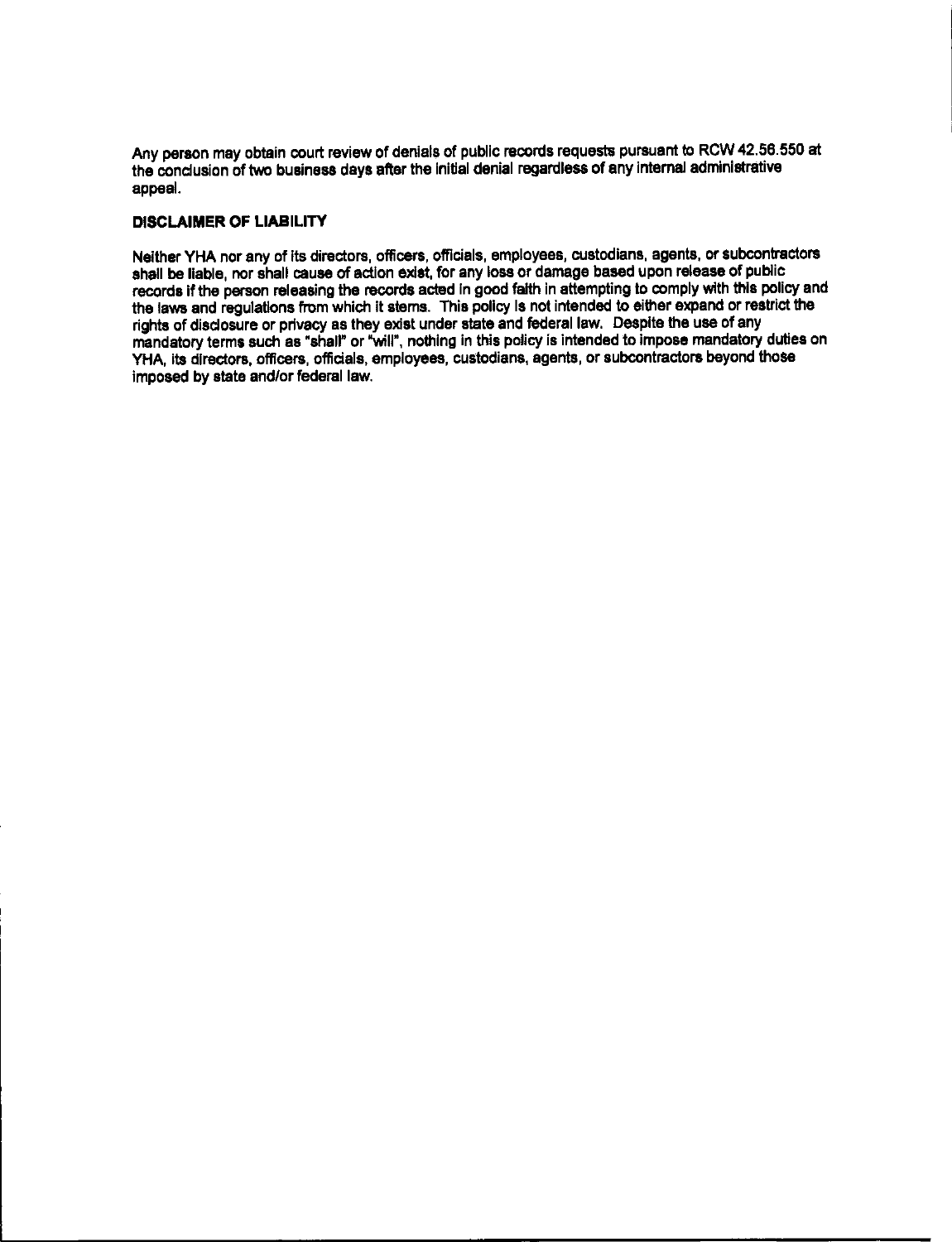

Disclose

Redacted

Record

Not

Required

Not

Required

# YAKIMA HOUSING AUTHORITY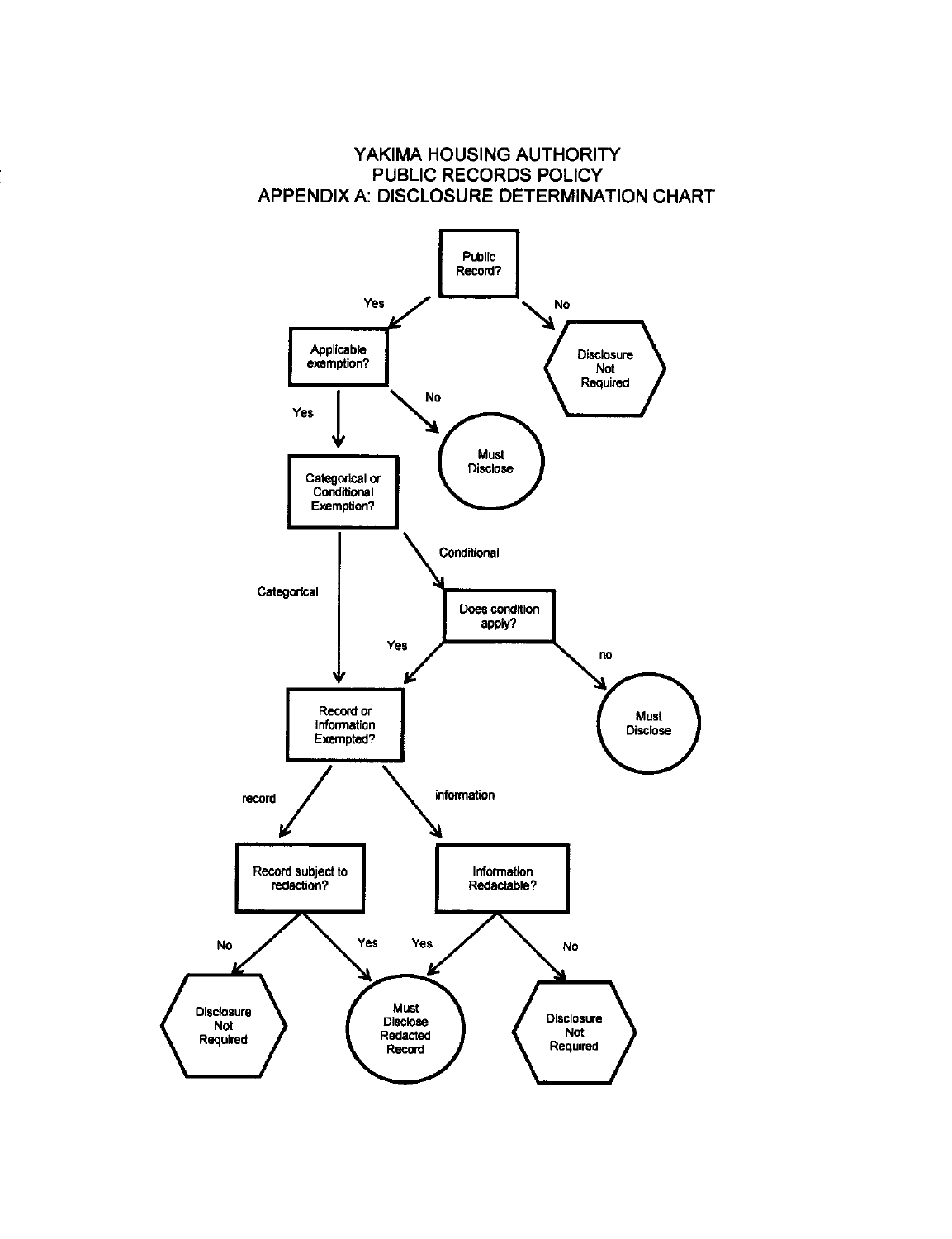# Yakima Housing Authority<br>Public Records Policy<br>Appendix B: Exemption and Prohibition Statutes Not Listed in Chapter 42.56 RCW

## **Washington State Statutes**

| RCW 2.64.111       | Documents regarding discipline/retirement of judges                        |
|--------------------|----------------------------------------------------------------------------|
| RCW 2.64.113       | <b>Confidentiality - violations</b>                                        |
| RCW 4.24.550       | Information on sex offenders                                               |
|                    | Privileged communications                                                  |
| RCW 5.60.060       | Court-ordered mediation records                                            |
| RCW 5.60.070       |                                                                            |
| RCW 7.68.140       | Victims' compensation claims                                               |
| RCW 7.69A.030(4)   | Child victims and witnesses - protection of identity                       |
| RCW 7.69A.050      | Rights of child victims and witnesses - addresses                          |
| RCW 7.75.050       | <b>Records of Dispute Resolution Centers</b>                               |
| RCW 9.02.100       | Reproductive privacy                                                       |
| RCW 9A.82.170      | Financial institution records - wrongful disclosure                        |
| RCW 9.51.050       | Disclosing transaction of grand jury                                       |
| RCW 9.51.060       | Disclosure of grand jury deposition                                        |
| RCW 9.73.090(1)(c) | Prohibition regarding specified emergency response personnel<br>recordings |
| RCW 10.27.090      | Grand jury testimony/evidence                                              |
| RCW 10.27.160      | Grand jury reports - release to public only by judicial order              |
| RCW 10.29.030      | Organized crime special inquiry judge                                      |
| RCW 10.29.090      | Records of special inquiry judge proceedings                               |
| RCW 10.52.100      | Records identifying child victim of sexual assault                         |
| RCW 10.77.210      | Records of persons committed for criminal insanity                         |
| RCW 10.97.040      | Criminal history information released must include disposition             |
| RCW 10.97.050      | Conviction and criminal history information                                |
| RCW 10.97.060      | Deletion of certain criminal history record information, conditions        |
| RCW 10.97.070      | Disclosure of identity of suspect to victim                                |
| RCW 10.97.080      | Inspection of criminal record by subject                                   |
| RCW 13.32A 090     | Crisis residential centers notice to parent about child                    |
| RCW 13.34.115      | Court dependency proceedings                                               |
| RCW 13.40.217      | Juveniles adjudicated of sex offenses - release of information             |
| RCW 13.50.010      | Maintenance of and access to juvenile records                              |
| RCW 13.50.050      | Juvenile offenders                                                         |
| RCW 13.50.100      | Juvenile/children records not relating to offenses                         |
| RCW 13.60.020      | Missing children information                                               |
| RCW 13.70.090      | Citizen juvenile review board - confidentiality                            |
| RCW 18.04.405      | Confidentiality of information gained by CPA                               |
| RCW 18.19.060      | Notification to clients by counselors                                      |
| RCW 18.19.180      | Confidential communications with counselors                                |
| RCW 19.215.020     | Destruction of personal health and financial information                   |
| RCW 19.34.240(3)   | Private digital signature keys                                             |
| RCW 19.215.030     | Compliance with federal rules                                              |
| RCW 26.04.175      | Name and address of domestic violence victim in marriage                   |
|                    | records                                                                    |
| RCW 26.12.170      | Reports of child abuse/neglect with courts                                 |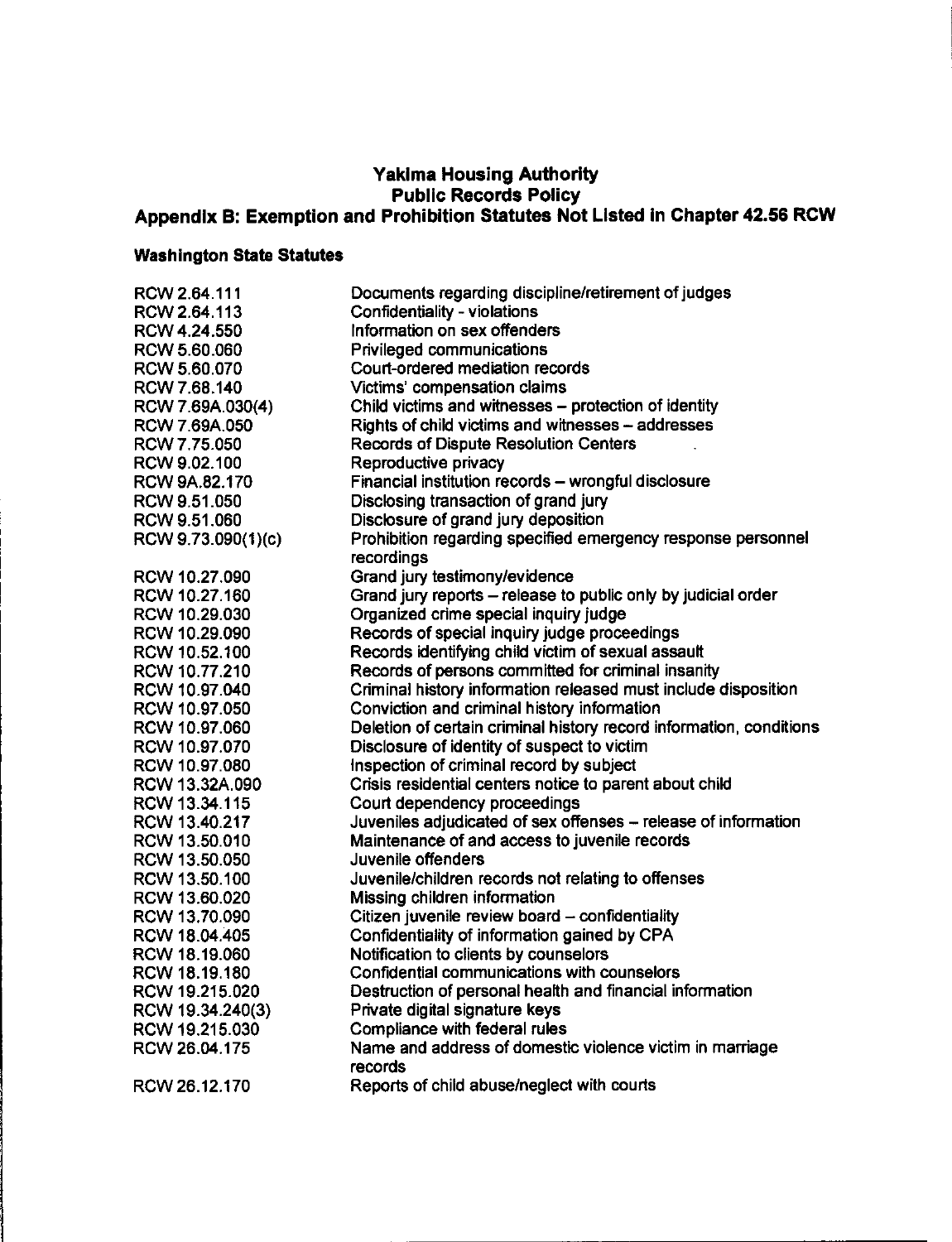| RCW 26.23.050     | Child support orders                                                |
|-------------------|---------------------------------------------------------------------|
| RCW 26.23.120     | Child support records                                               |
| RCW 26.26.041     | Uniform Parentage Act - protection of participants                  |
| RCW 26.26.450     | Confidentiality of genetic testing                                  |
| RCW 26.33.330     | Sealed court adoption records                                       |
| RCW 26.33.340     | Agency adoption records                                             |
| RCW 26.33.343     | Access to adoption records by confidential intermediary             |
| RCW 26.33.345     | Release of name of court for adoption or relinquishment             |
| RCW 26.33.380     | Adoption - identity of birth parents confidential                   |
| RCW 26.44.010     | Privacy of reports on child abuse and neglect                       |
| RCW 26.44.020(19) | Unfounded allegations of child abuse or neglect                     |
| RCW 26.44.030     | Reports of child abuse/neglect                                      |
| RCW 26.44.125     | Right to review and amend abuse finding $-$ confidentiality         |
| RCW 27.53.070     | Records identifying the location of archaeological sites            |
| RCW 29A.08.720    | Voter registration records - place of registration confidential     |
| RCW 29A.08.710    | Voter registration records - certain information exempt             |
| Chapter 40.14 RCW | Preservation and destruction of public records                      |
| RCW 42.23.070(4)  | Municipal officer disclosure of confidential information prohibited |
| RCW 42.41.030(7)  | Identity of local government whistleblower                          |
| RCW 42.41.045     | Non-disclosure of protected information (whistleblower)             |
| RCW 46.52.080     | Traffic accident reports - confidentiality                          |
| RCW 46.52.083     | Traffic accident reports - available to interested parties          |
| RCW 46.52.120     | Traffic crimes and infractions - confidential use by police and     |
|                   | courts                                                              |
| RCW 46.52.130(2)  | Abstract of driving record                                          |
| RCW 48.62.101     | Local government insurance transactions - access to information     |
| RCW 50.13.060     | Access to employment security records by local government           |
|                   | agencies                                                            |
| RCW 50.13.100     | Disclosure of non-identifiable information or with consent          |
| RCW 51.28.070     | Worker's compensation records                                       |
| RCW 51.36.060     | Physician information on injured workers                            |
| RCW 60.70.040     | No duty to disclose record of common law lien                       |
| RCW 68.50.105     | Autopsy reports                                                     |
| RCW 68.50.320     | Dental identification records - available to law enforcement        |
|                   | agencies                                                            |
| Chapter 70.02 RCW | Medical records – access and disclosure – entire chapter (HC        |
|                   | providers)                                                          |
| RCW 70.05.170     | Child mortality reviews by local health departments                 |
| RCW 70.24.022     | Public health agency information regarding sexually transmitted     |
|                   | disease investigations - confidential                               |
| RCW 70.24.024     | Transcripts and records of hearings regarding sexually transmitted  |
|                   | diseases                                                            |
| RCW 70.24.105     | <b>HIV/STD records</b>                                              |
| RCW 70.28.020     | Local health department TB records - confidential                   |
| RCW 70.48.100     | Jail records and booking photos                                     |
| RCW 70.58.055     | Birth certificates - certain information confidential               |
| RCW 70.58.104     | Vital records, research confidentiality safeguards                  |
| RCW 70.94.205     | Washington Clean Air Act - confidentiality of data.                 |
| RCW 70.96A.150    | Alcohol and drug abuse treatment programs                           |
| RCW 70.123.075    | Client records of domestic violence programs                        |
| RCW 70.125.065    | Records of rape crisis centers in discovery                         |
|                   |                                                                     |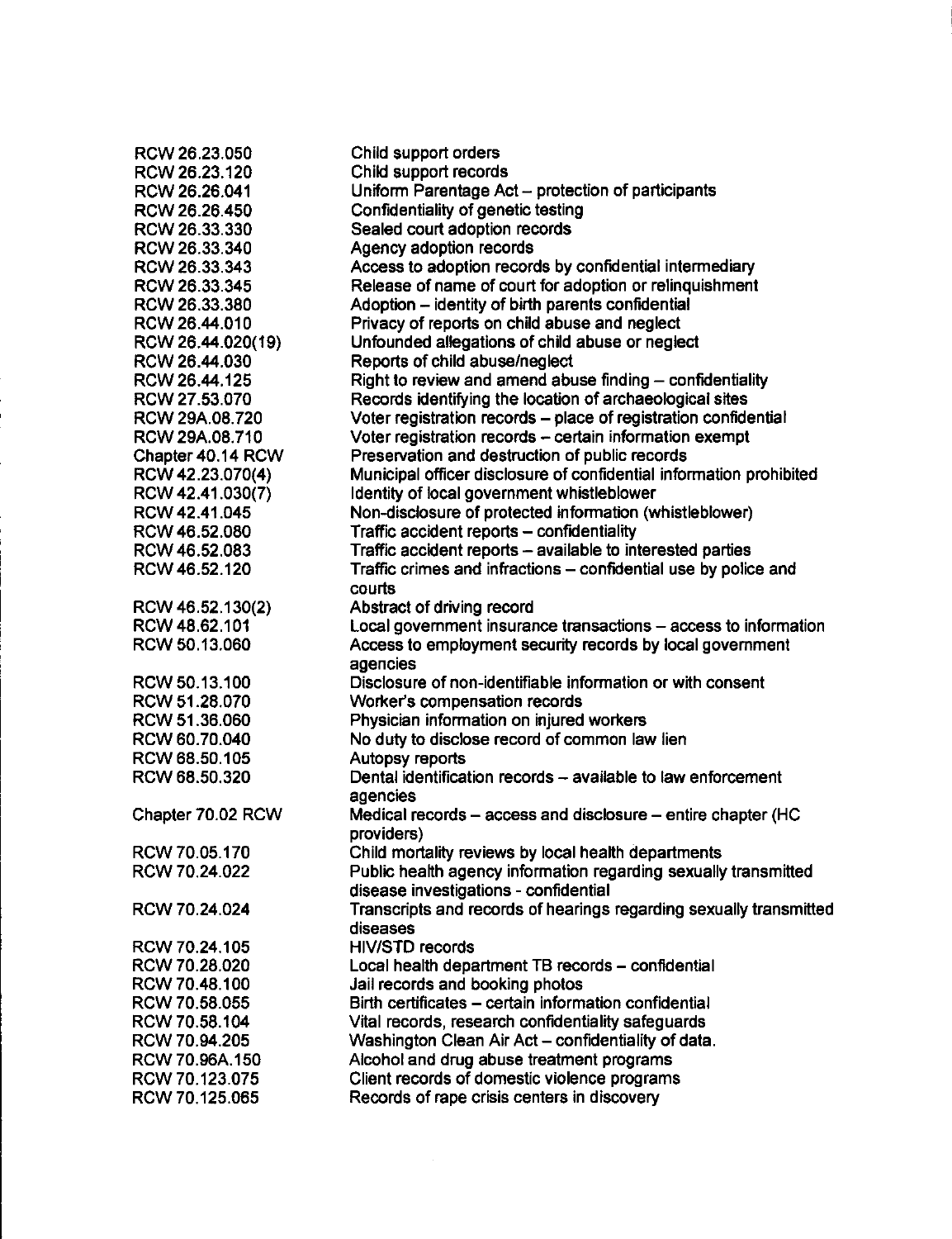| RCW 71.05.390       | Information about mental health consumers                          |
|---------------------|--------------------------------------------------------------------|
| RCW 71.05.395       | Ch. 70.02 RCW applies to mental health records                     |
| RCW 71.05.400       | Information to next of kin or representative                       |
| RCW 71.05.425       | Notice of release or transfer of committed person after offense    |
|                     | dismissal                                                          |
| RCW 71.05.427       | Information that can be released                                   |
| RCW 71.05.430       | Statistical data                                                   |
| RCW 71.05.440       | Penalties for unauthorized release of information                  |
| RCW 71.05.445       | Release of mental health information to Dept. of Corrections       |
| RCW 71.05.620       | Authorization requirements and access to court records             |
| RCW 71.05.630       | Release of mental health treatment records                         |
| RCW 71.05.640       | Access to treatment records                                        |
| RCW 71.05.650       | Accounting of disclosures                                          |
| RCW 71.24.035(5)(g) | Mental health information system - state, county and regional      |
|                     | support                                                            |
|                     | networks - confidentiality of client records                       |
| RCW 71.34.200       | Mental health treatment of minors - records confidential           |
| RCW 71.34.210       | Court records for minors related to mental health treatment        |
| RCW 71.34.225       | Release of mental health services information                      |
| RCW 71A.14.070      | Records regarding developmental disability - confidentiality       |
| RCW 72.09.345       | Notice to public about sex offenders                               |
| RCW 72.09.585(3)    | Disclosure of inmate records to local agencies - confidentiality   |
| RCW 73.04.030       | Veterans discharge papers exemption (see related RCW               |
|                     | 42.56.440)                                                         |
| RCW 74.04.060       | Applicants and recipients of public assistance                     |
| RCW 74.04.520       | Food stamp program confidentiality                                 |
| RCW 74.09.900       | Medical assistance                                                 |
| RCW 74.13.121       | Financial information of adoptive parents                          |
| RCW 74.13.280       | Children in out-of-home placements - confidentiality               |
| RCW 74.20.280       | Child support enforcement - local agency cooperation, information  |
| RCW 74.34.095       | Abuse of vulnerable adults - confidentiality of investigations and |
|                     | reports                                                            |
| RCW 82.32.330       | Disclosure of tax information                                      |
| RCW 84.36.389       | Confidential income data in property tax records held by assessor  |
| RCW 84,40.020       | Confidential income data supplied to assessor regarding real       |
| property            |                                                                    |
|                     |                                                                    |

# Selected Federal Confidentiality Statutes and Rules

| 18 USC § 2721 - 2725           | Driver and License Plate Information                      |
|--------------------------------|-----------------------------------------------------------|
| 20 USC § 1232g                 | <b>Family Education Rights and Privacy Act</b>            |
| 23 USC § 409                   | Evidence of certain accident reports                      |
| 42 USC 290dd-2                 | <b>Confidentiality of Substance Abuse Records</b>         |
| 42 USC § 405(c)(2)(C)(viii)(l) | Limits on Use and Disclosure of Social Security Numbers.  |
| 42 USC 654(26)                 | <b>State Plans for Child Support</b>                      |
| 42 USC 671(a)(8)               | State Plans for Foster Care and Adoption Assistance       |
| 42 USC 1396a(7)                | <b>State Plans for Medical Assistance</b>                 |
| 7 CFR 272.1(c)                 | <b>Food Stamp Applicants and Recipients</b>               |
| 34 CFR 361.38                  | <b>State Vocational Rehabilitation Services Programs</b>  |
| 42 CFR Part 2 (2.1 - 2.67)     | Confidentiality of Alcohol and Drug Abuse Patient Records |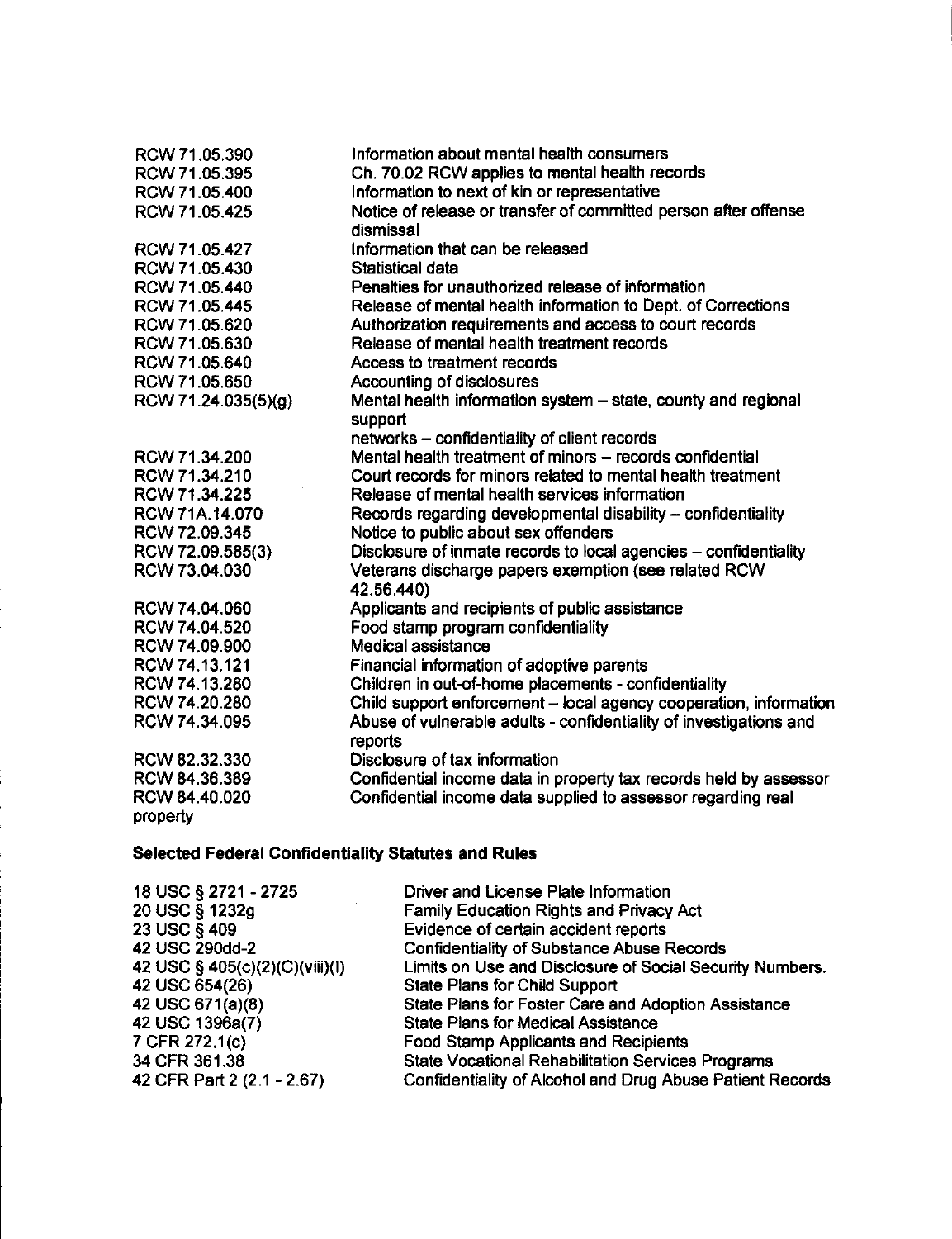| 42 CFR 431.300 - 307  | Safeguarding Information on Applicants and Recipients of<br><b>Medical Assistance</b>                   |
|-----------------------|---------------------------------------------------------------------------------------------------------|
| 42 CFR 483.420        | Client Protections for Intermediate Care Facilities for the<br><b>Mentally Retarded</b>                 |
| 42 CFR 5106a(b)(2)(A) | Grants to States for Child Abuse and Neglect Prevention<br>and Treatment Programs                       |
| 45 CFR 160-164        | <b>HIPAA Privacy Rule</b>                                                                               |
| 46 CFR 40.321         | USCG regulations regarding confidentiality of drug and<br>alcohol test results done by marine employers |

 $\mathbf{r}$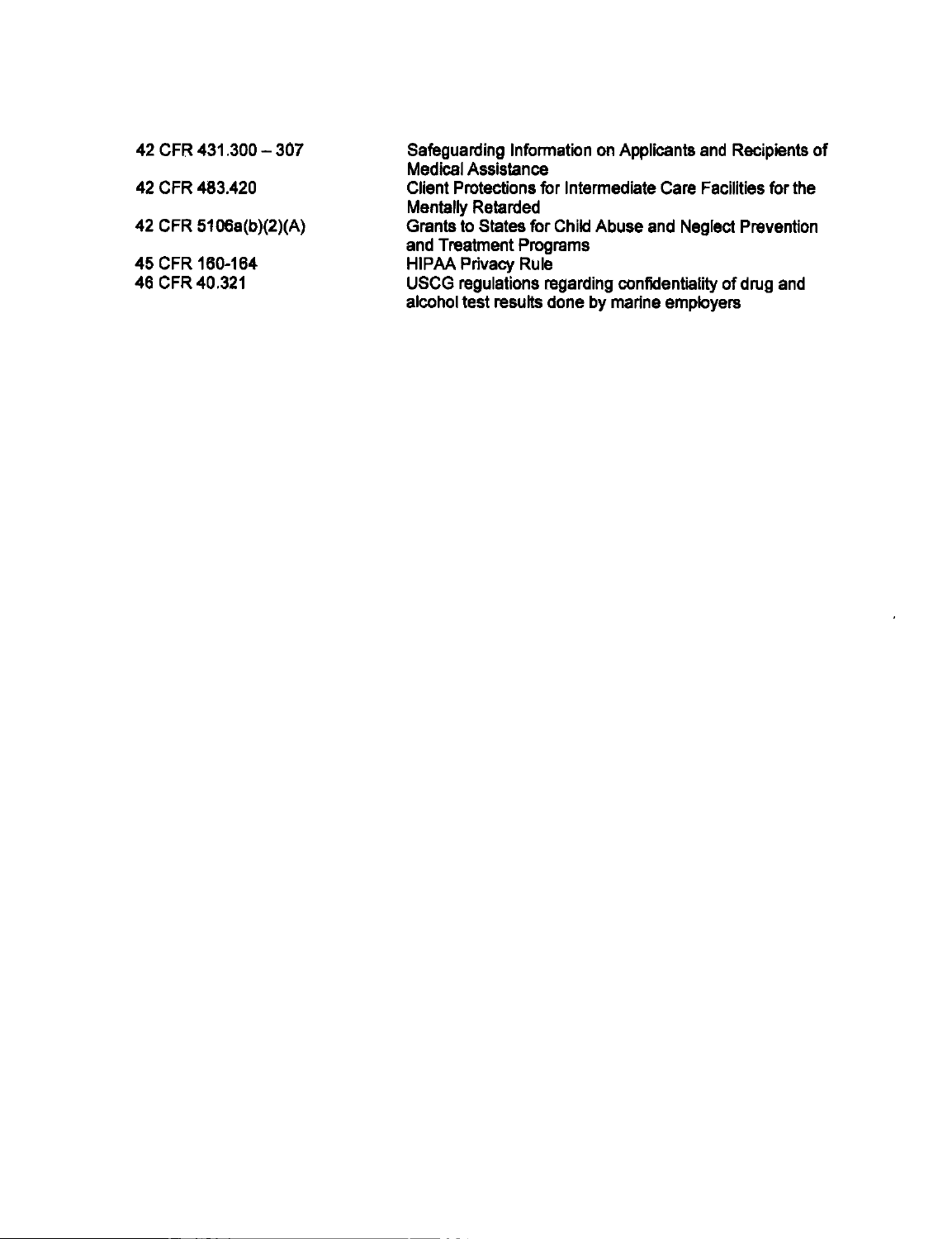#### **RESOLUTION 18-870 ATTACHMENT**

The following shall amend and replace YHA's current Public Records Policy section titled "COSTS OF **PROVIDING COPIES OF PUBLIC RECORDS":** 

#### **COSTS OF PROVIDING COPIES OF PUBLIC RECORDS**

There is no fee for inspecting public records in person at YHA's main office. For records requests requiring physical or electronic reproduction of documents, a Requestor will pay the appropriate reproduction and transmission costs as established under this section. The Public Records Officer may elect to waive these costs, and costs may be increased from time-to-time as allowed by the PRA and applicable regulations established by the Washington State Attorney General's Office. YHA does not calculate the actual costs for providing public records because YHA doing so would be unduly burdensome for the following reasons:

- A. YHA employees fewer than 40 employees. YHA only has one designated Public Records Officer who has other primary duties as the assistant to YHA's Executive Director, which is a full-time position.
- B. All employees may be called upon to contribute to production of public records requests, and all employees earn different salaries or have different rates of pay, which would require that the Public Records Officer be privy to their salaries as part of calculating actual costs of record production.
- C. Employees supplying records to the Public Records Officer would have to track time spent. thereby creating an additional burden for those employees and work that is not otherwise assigned in most employees' primary job descriptions.
- D. The Public Records Officer would also be required to maintain a record of all employees contributing to each part of a public record request and potentially charge different amounts for multiple pages;
- E. Calculating the portion of the machines and supplies used toward scanning or copying public records would require knowledge of the cost of supplies and an in-depth analysis of timing and application multiplied by each contributing employee's hourly rate of pay;
- F. The response time to a public records request may be delayed in order to calculate scanning or copying costs and create an invoice with different rates of reproduction.

Unless waived by the Public Records Officer, the following standard charges apply for reproduction and delivery of public records:

- A. \$0.15 per page for photocopies of public records, printed copies of electronic records if requested by the person requesting records, and/or for the use of agency equipment to photocopy public records if such use is permitted by the Public Records Officer:
- B. \$0.10 per page for public records scanned into an electronic format or for the use of agency equipment to scan records if such use is permitted by the Public Records Officer;
- C. \$0.05 per each four electronic files or attachments uploaded to email, cloud-based data storage service, or other means of electronic delivery:
- D. \$0.10 per gigabyte for the transmission of public records in an electronic format or for the use of agency equipment to send the records electronically if such use is permitted by the Public Records Officer; and
- E. The actual cost of any digital storage media or device provided by the agency, the actual cost of any container or envelope used to mail records to the requestor, and actual postage or delivery charges

YHA will take reasonable steps to provide records in the most efficient manner available to YHA in its normal operations. Standard charges may be combined to the extent that more than one type of charge applies to copies produced in response to a particular request. If requested, YHA will provide a summary of the applicable charges before any copies are made and the requestor may revise the request to reduce the number of copies to be made and reduce the applicable charges.